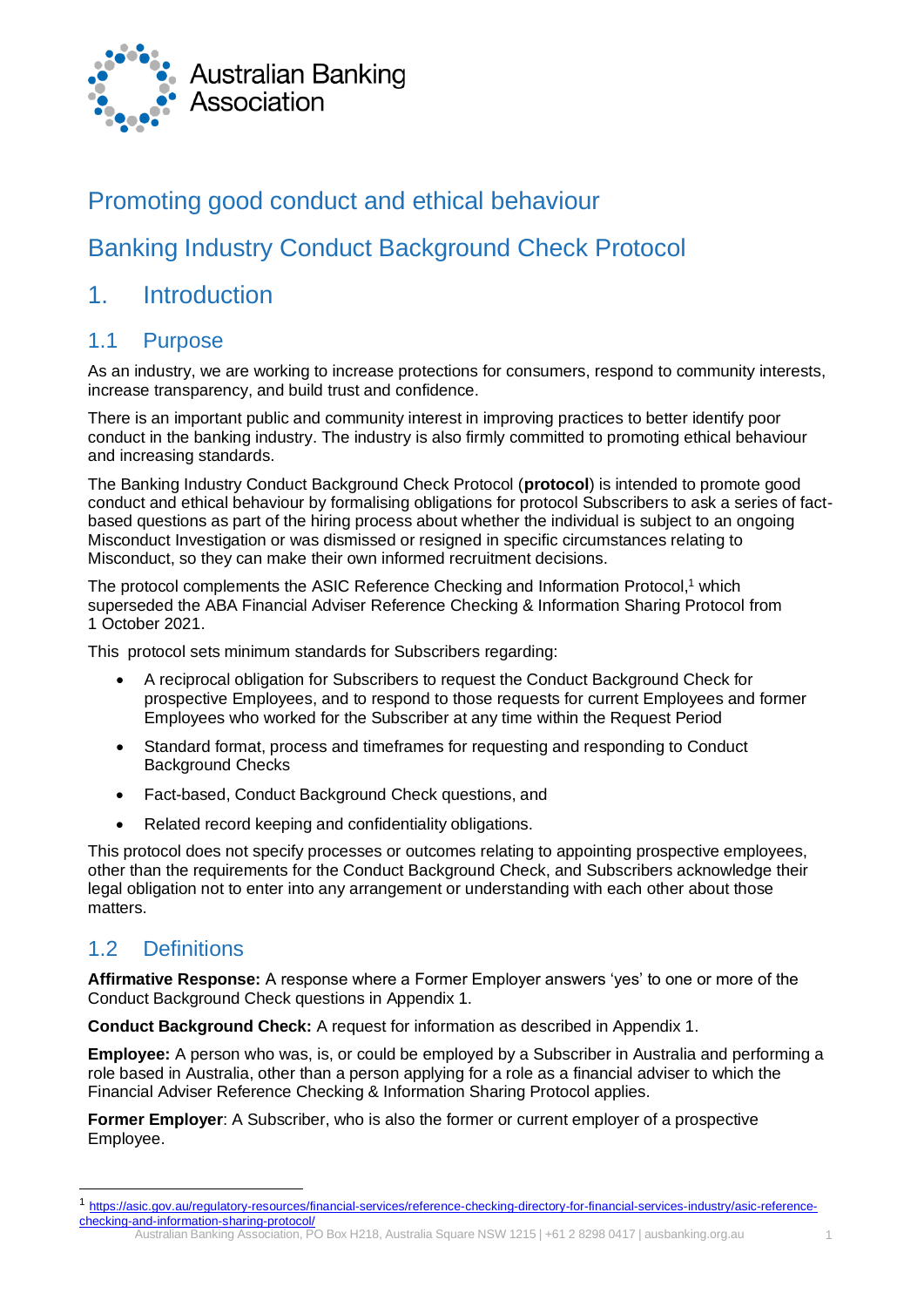

**Hiring Employer:** A Subscriber, who is considering employing, has made an offer of employment to, or has employed an Employee.

**Implementation Date:** In relation to each Subscriber, 1 July 2017 for phase 1 banks, and 1 October 2017 for phase 2 banks, and the date specified in the terms of subscribing for future Subscribers.

**Investigation:** A formal review into an allegation of Misconduct by an Employee, whether individually or as part of a group of employees, which has been notified to the Employee.

**Misconduct:** Any one or more of the defined categories of misconduct set out in Appendix 1.

**Request Period:** Up to 5 years preceding the date of the Conduct Background Check request.

**Subscriber:** An entity that has subscribed to the protocol in writing through the Australian Banking Association.

### 1.3 Subscription

The Australian Banking Association (**ABA**) will maintain and make publicly available the protocol, and the list of Subscribers.

The ABA will maintain a list of approved contact points from each Subscriber, accessible only by the Subscribers and other authorised agents, to facilitate the operation of the protocol.

### 2. Subscriber obligations

The protocol will operate between Subscribers only. Subscribers will make reasonable endeavours to meet the requirements of the protocol to:

- Give and receive information, in accordance with the protocol procedures and timeframes, and
- Ensure that all internal policies and contractual arrangements entered into with Employees from the Implementation Date do not preclude the sharing of information in accordance with the protocol.

### 2.1 Scope of the protocol

The scope of the protocol is limited to requesting Conduct Background Checks in respect of prospective Employees and responding to Conduct Background Checks for current Employees or Employees who were employed at any time within the Request Period. The protocol is intended to supplement Subscribers' existing processes for reference checking and obtaining other information regarding a prospective Employee, for example, experience, qualifications, competency, and other background checks, such as police checks and qualification checks.

Subject to part 5.1, and the transitional arrangements set out in Appendix 1, the protocol requires the Former Employer to disclose to the Hiring Employer whether an Employee has, during their current employment or during the Request Period:

- Been dismissed as a result of Misconduct
- Resigned after the Employee had been notified by the Former Employer of an Investigation, or
- Been notified by the Former Employer of an Investigation where the Employee has not yet resigned or been dismissed.

The protocol does not include obligations on: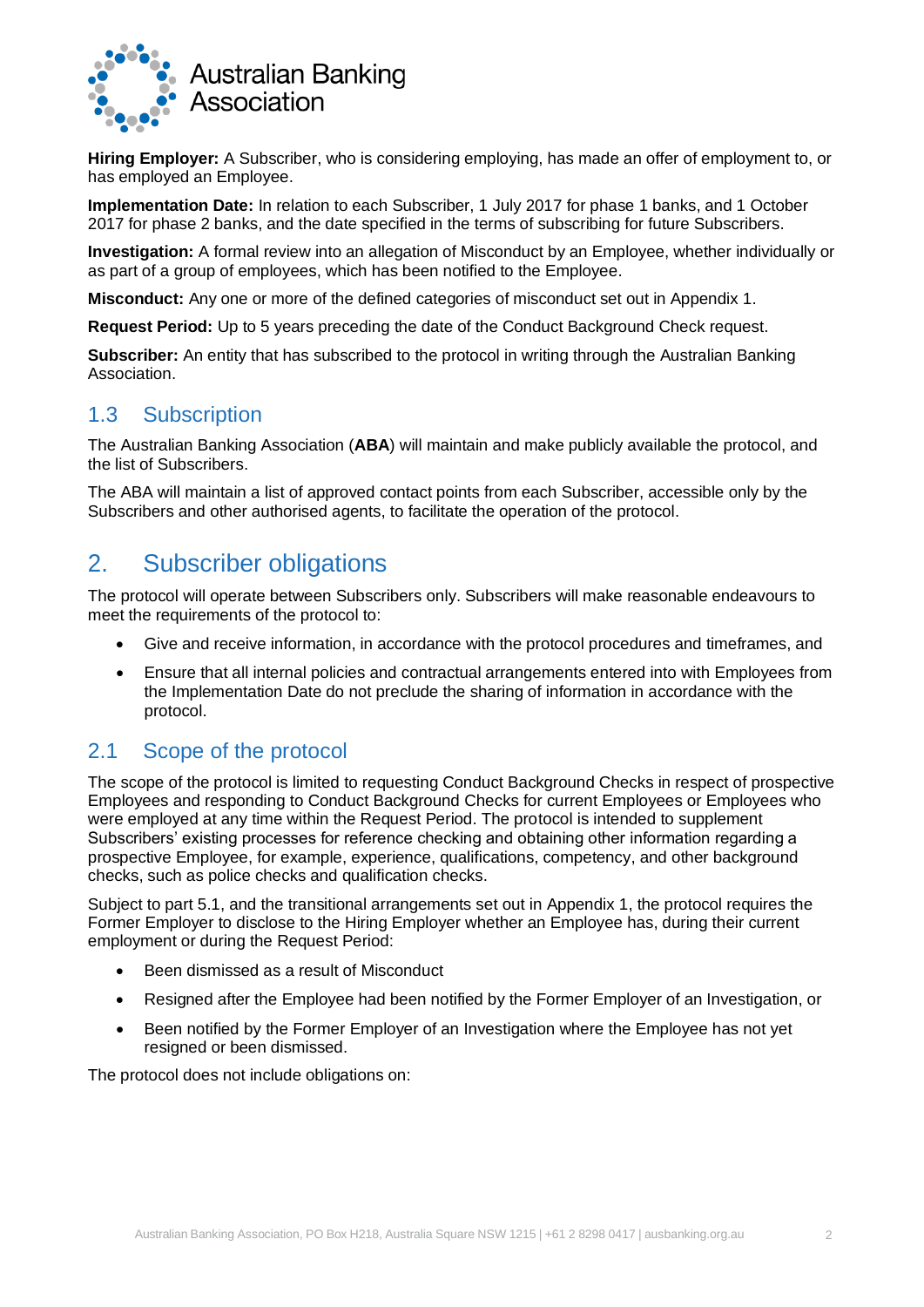

- The criteria for hiring Employees
- Communicating the effect of the protocol to Employees, or
- Internal processes relating to employee relations, governance, risk or compliance processes.

It should be noted that the misconduct can also include actions that are subject to a Subscribers obligations under the breach reporting regime.

### 2.2 Resourcing and key contact

All Subscribers must identify and notify the ABA of approved contact points (including authorised third party agents) that may request a Conduct Background Check, and the approved contact points that may receive a Conduct Background Check request.

Subscribers must keep the contact points (including authorised third party agents) up to date and accurate, and notify the ABA of any changes within a reasonable period.

Subscribers must only request and respond to Conduct Background Checks through the approved contact points.

# 3. Hiring Employer obligations

#### 3.1 Obligations

Subject to the considerations in part 5, and the transitional arrangements set out in Appendix 1, the Hiring Employer must request the Conduct Background Check from Former Employers for final stage prospective Employees whether before or after an offer has been made to the prospective Employee.

The Hiring Employer must obtain the prospective Employee's consent, using the standard consent wording set out in Appendix 2, or other consent wording agreed between the Subscribers from time to time, and provide evidence of such consent to the Former Employer.

If an Affirmative Response to the Conduct Background Check request is provided by the Former Employer, the Hiring Employer may choose to seek further information from the prospective Employee. The Hiring Employer has the discretion to proceed with the recruitment of the prospective Employee.

Hiring Employers are responsible for ensuring compliance with their obligations under Australian Privacy Principles (**APPs**).

See also part 6 (record keeping) and part 7 (confidentiality).

### 4. Former Employer obligations

### 4.1 Obligation

Subject to the considerations in part 5, and the transitional arrangements set out in Appendix 1, the Former Employer must respond to a Conduct Background Check request.

Subject to the considerations in part 5, and the transitional arrangements set out in Appendix 1, all questions in the request must be answered (subject to the transitional arrangements) and they must be answered correctly at the time the response is given. Former Employers are not required by this protocol to provide any subsequent updates to their responses.

Former Employers are responsible for ensuring compliance with their obligations under APP6 – Use or disclosure of personal information.

See also part 7 (record keeping) and part 8 (confidentiality).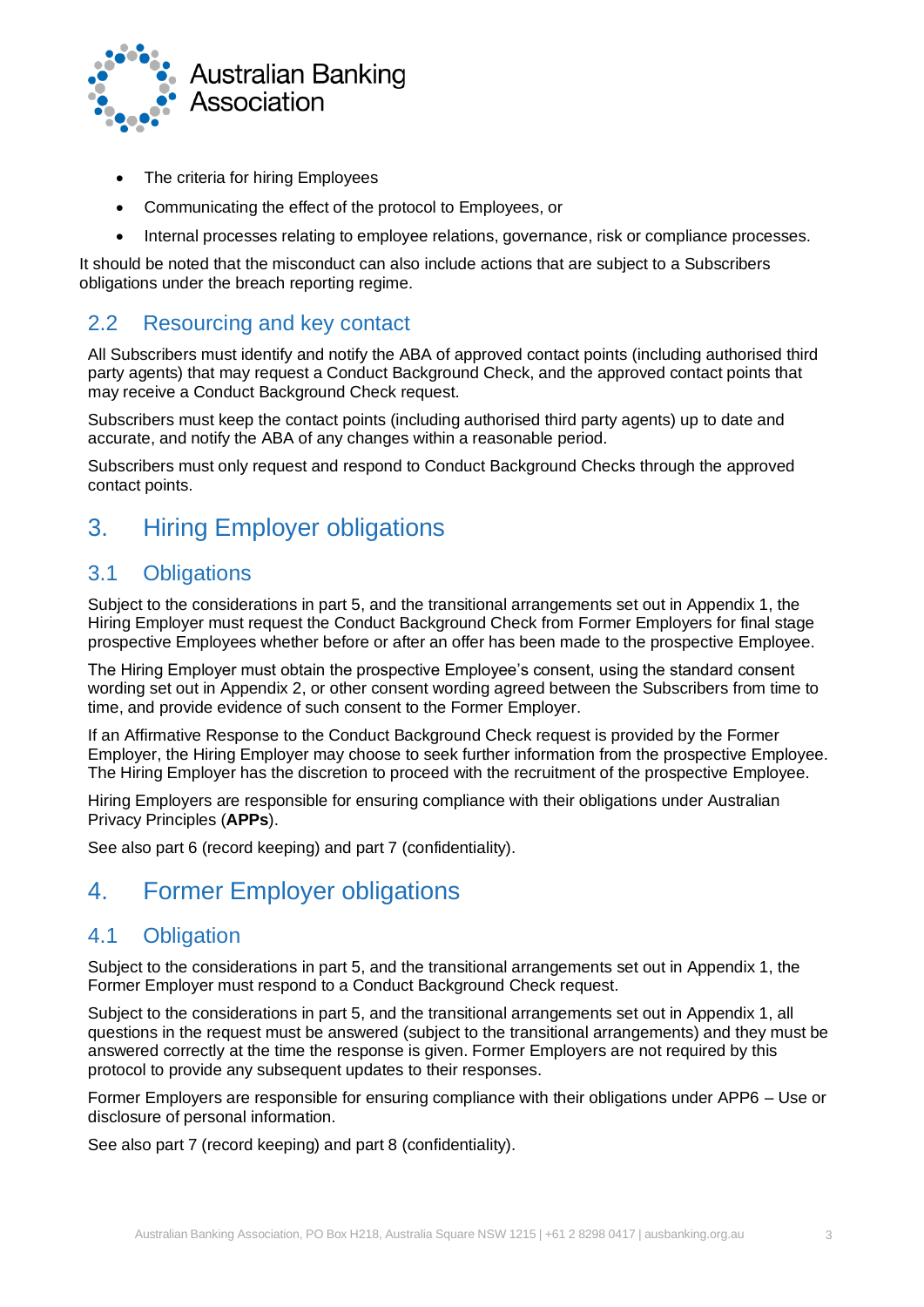

### 4.2 Responding to a request

- In responding to a CBC request, the Former Employer mustensure thatThe Conduct Background Check questions are answered correctly at the time they are given.
- All of the Conduct Background Check questions are answered in writing (subject to the transitional arrangements). This protocol does not require the Former Employer to respond to any additional questions outside of those specified in the Conduct Background Check (although it may do so).
- Unless otherwise agreed between the Former Employer and Hiring Employer on a case by case basis, the response must be provided to the Hiring Employer within 10 business days from the date of the receipt of a complete Conduct Background Check request, including evidence of the prospective Employee's consent, using the standard consent wording set out in Appendix 2.

## 5. Operating and legal considerations

### 5.1 Responses

This protocol does not require a Former Employer to answer the questions in a Conduct Background Check if it forms the view that is unable to do so because:

- Of operational limitations of records held by the Former Employer
- Of legal obligations, including restrictions in an employment contract, deed or other legal documentation entered into prior to the Implementation Date
- Of legislative and regulatory obligations, including privacy, whistleblowing, tipping off, or
- Disclosure would be inconsistent with the *ABA's Guiding Principles – Improving Protections for Whistleblowers.*

If one of these circumstances applies, the Former Employer must respond to the request with "unable to respond". The Hiring Employer should not draw any specific inference from that response.

### 5.2 Corporate groups

Subscribers who are part of a corporate group with significant parts of the corporate group not involved in retail banking business may choose to apply the protocol only to those Employees involved in the provision of banking services or the banking business of the group generally.

When determining how to apply the protocol, the corporate group should, at a minimum, take into account the branding of the business the Employee has worked in or will work in, reasonable consumer expectations and understanding of the place of that business in the corporate group, and the day to day tasks and activities of the Employee.

#### *For example:*

*ABC operates a retail bank, together with a large general insurance business and a superannuation fund. General insurance and superannuation represent the majority of ABC's business.*

*ABC intends to hire call centre operators to serve customers of the general insurance business. The general insurance business does not have the same brand as the retail bank. ABC decides not to apply the protocol to Employees who work in the general insurance call centre.*

### 5.3 Application

Subscribers are expected to exercise judgment to avoid unintended outcomes, while maintaining the intent of the protocol. For example, records should be updated for future application of the Protocol if new information becomes available.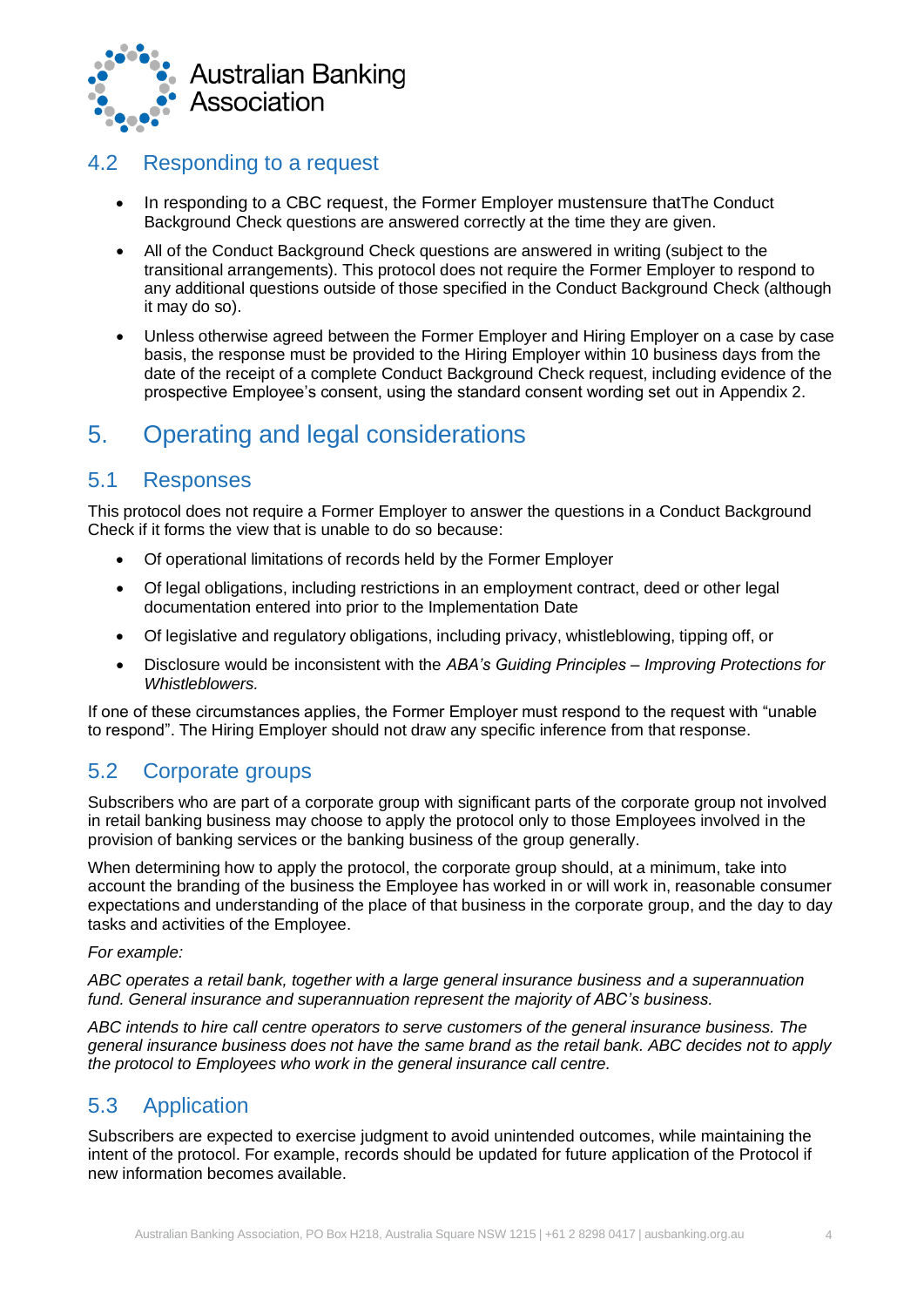

## 6. Updating records

Subscribers must ensure that personal information of Employees they hold is accurate, up-to-date and complete under APP 10, to provide Employees with access to personal information held about them under APP 12, and to take reasonable steps to correct personal information at the Employee's request under APP 13.

Subscribers must have procedures in place to update their records based on new information or circumstances, such as a determination of a court or tribunal that there was no valid reason for the dismissal, or the evidence did not establish the person was guilty of the Misconduct.

If an Employee believes that the response to the Conduct Background Check request provided by the Former Employer is incorrect, they may request that the Former Employer correct the record in accordance with the Subscriber's relevant policy.

The Former Employer should consider whether the Conduct Background Check was undertaken in accordance with the requirements of the protocol, including whether the questions were answered correctly.

# 7. Record keeping

Subscribers must take all reasonable steps to maintain records that will enable them to demonstrate compliance with the requirements of the protocol and that those records be maintained for a period that is in line with a Subscriber's internal record keeping requirements.

Subscribers are responsible for ensuring they maintain records in accordance with their obligations under the *Privacy Act* 1988.

## 8. Confidentiality

Subscribers must maintain appropriate confidentiality in respect of information disclosed under the protocol.

Information collected by Subscribers will only be used for the Purpose and will be treated confidentially (unless disclosure is required or authorised by law or regulatory order, or the Employee consent to a particular disclosure).

In complying with this protocol, Subscribers must have regard to their legal obligations, including those under confidentiality arrangements and the *Privacy Act* 1988.

## 9. Implementation guidance

### 9.1 Systems, policies and processes

Subscribers may need to make changes to their existing hiring practices, internal systems and processes, and record keeping practices in order to implement the protocol. Subscribers may have in place policies and procedures, tools, templates, training and systems to enable compliance with the protocol.

Subscribers may develop their own internal policies and processes for investigations, including taking reasonable steps to complete an investigation after an Employee resigns where the subscriber considers it appropriate to do so; disciplinary / dismissal procedures; and hiring policy (other than the requirement to complete the Conduct Background Check).

Subscribers should ensure they communicate the effect of the protocol to Employees. Specifically, subscribers should notify Employees of the effect of resigning where an Investigation into Misconduct has been notified to them, but has not been completed. In the case of dismissal, Employees should be informed as soon as practicable after the dismissal whether their conduct constitutes Misconduct under the protocol.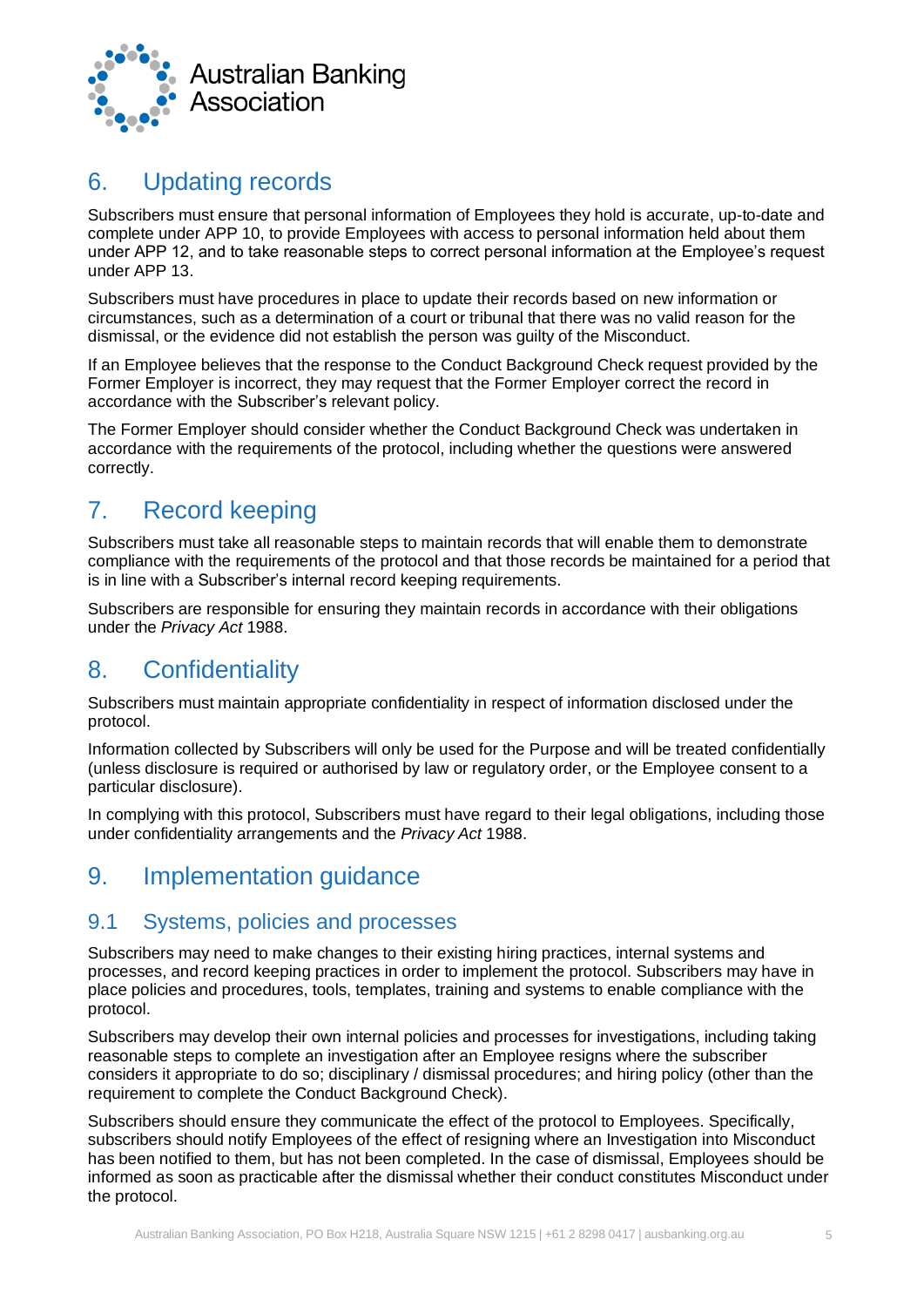

#### 9.2 Resources

Staff and third parties responsible for the Conduct Background Check activities under the protocol should have access to required information, resources and systems, and be appropriately experienced and trained to meet the requirements of the protocol as well as any other relevant obligations, such as compliance under the Privacy Act.

### 10. Document governance and review requirements

Version: 13.0

Owner: Australian Banking Association

Date published: 1 March 2022

Implementation Date: 1 March 2022

Next review date: 1 July 2024

The protocol will be reviewed periodically and updated for any changes in legal requirements and industry standards. As part of the review, the ABA will take into consideration feedback from Subscribers and other stakeholders in relation to the practical application and operationalisation of the protocol and the ability for non ABA members to subscribe to the protocol.

Subsequent reviews will be commenced by the next review date set out in the next version of the protocol.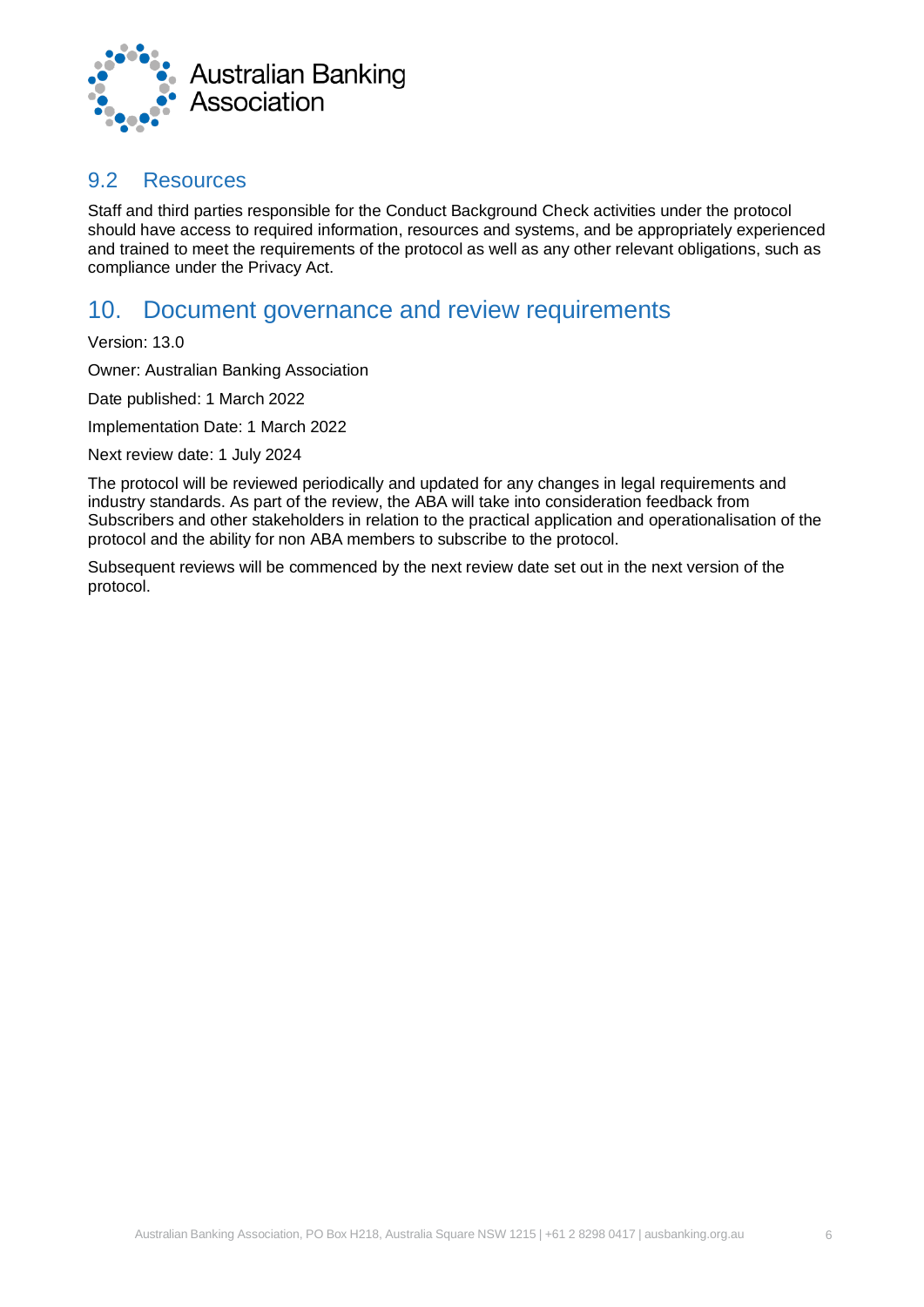

# Appendix 1 – Conduct Background Check

### Prospective Employee information

The Conduct Background Check must include the prospective Employee's full name, former name(s), and date of birth (as provided in each case by the prospective Employee).

When responding to a Conduct Background Check, the Former Employer must make sufficient enquiries to confirm the identity of the prospective Employee if necessary, including requesting more information from the Hiring Employer.

#### **Questions**

- 1A. Was the person dismissed for Misconduct?
- 1B. If the answer to question 1A is yes, has there been a final determination from a court or tribunal that:
	- i) there was no valid reason for the dismissal, or
	- ii) the evidence did not establish the person was engaged in Misconduct?

1C. If the answer to question 1A is yes, is there any litigation or other legal challenge to the dismissal currently before a court or tribunal which alleges that:

i) there was no valid reason for the dismissal, or

ii) the evidence did not establish the person was engaged in Misconduct.

2A. Did the person resign from their employment whilst the subject of an open and continuing Investigation into their alleged Misconduct of which they had been notified?

\*If an investigation was concluded subsequent to the resignation of the employee and the allegation of Misconduct was not substantiated, answer "No" to Question 2A.

- 2B. Did the person resign from their employment after they were notified of a finding that they engaged in Misconduct following an Investigation but before any dismissal took effect?
- 2C. Is the person still employed but been notified by the employer of an Investigation into their alleged Misconduct and the investigation is still ongoing?
- 3. What is/was the category of actual or alleged Misconduct?

### Transitional arrangements

Each of the Conduct Background Check questions set out in Appendix 1 will apply to Conduct Background Checks covering dismissal or resignation that occurs after the Implementation Date.

For Conduct Background Checks covering dismissal or resignation that occurred before the Implementation Date, the Former Employer is only required to respond to questions 1A, 1B, 2C and 3.

If the transitional arrangements apply, the Former Employer must respond not applicable 'N/A' to questions 2A and 2B. The Hiring Employer should not draw any specific inference from that response.

### **Misconduct**

Misconduct means any one or more of the following types of actual or alleged conduct, that, if found may give the Employer a basis for dismissal:

- Bribery or corruption
- Fraud
- Material theft, including any theft directly against a customer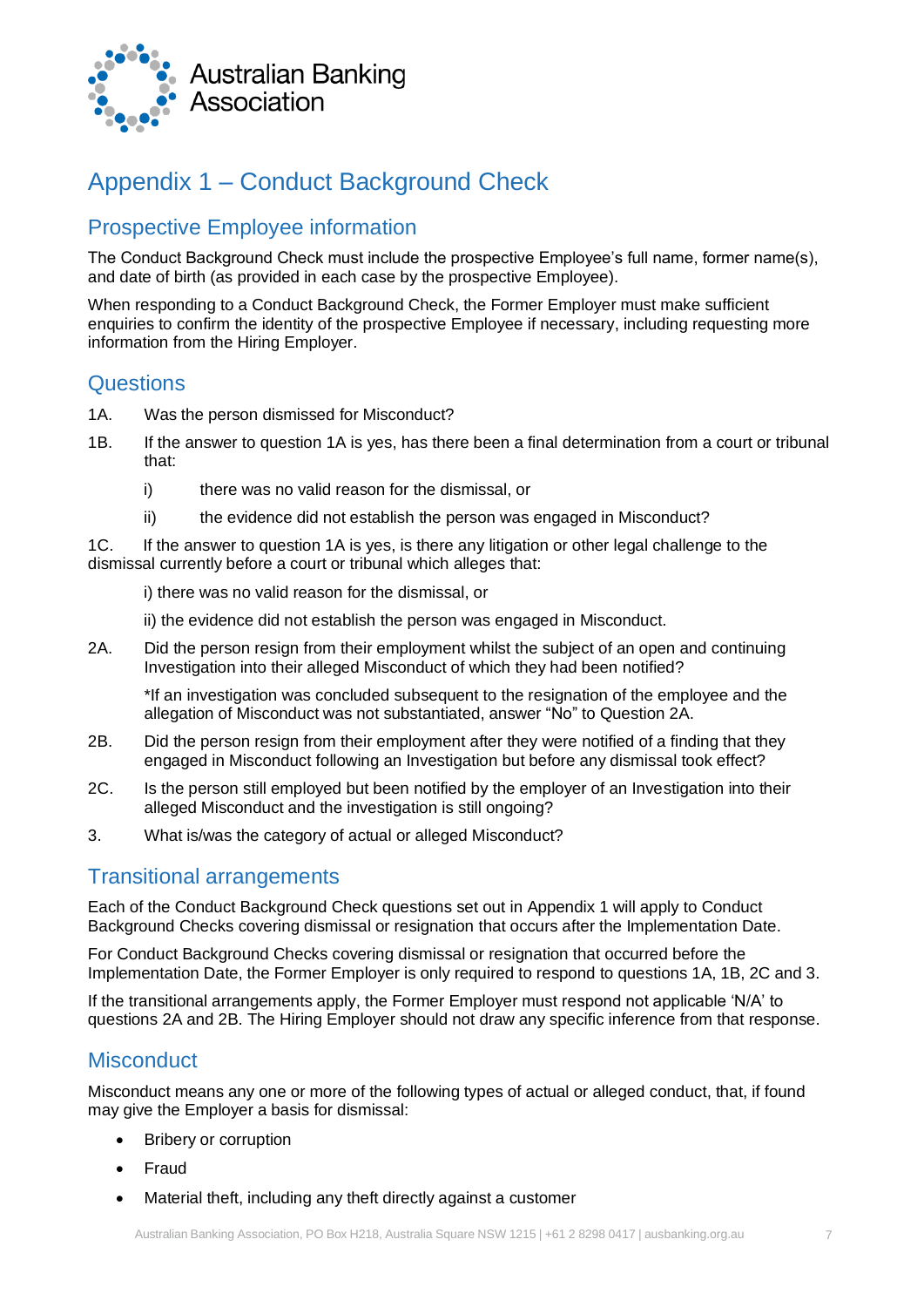

- Dishonesty in relation to the provision of financial and credit services and products, or market integrity requirements
- Material misuse of customer information, including but not limited to breaches of privacy, or using the information to derive a personal benefit, or any misuse that directly affects a customer's safety or the security of their financial transactions
- Material breach of consumer protection laws, including the National Consumer Credit Protection Act, the Corporations Act and the Australian Securities and Investments Commission Act, or
- Material breach of internal policies that relate to customer outcomes or compliance with financial services laws, including laws regarding market integrity requirements.

These findings are made using the civil standard of proof, being 'on the balance of probabilities'.

#### **Definitions**

**Material** means wilful, serious, deliberate or grossly negligent.